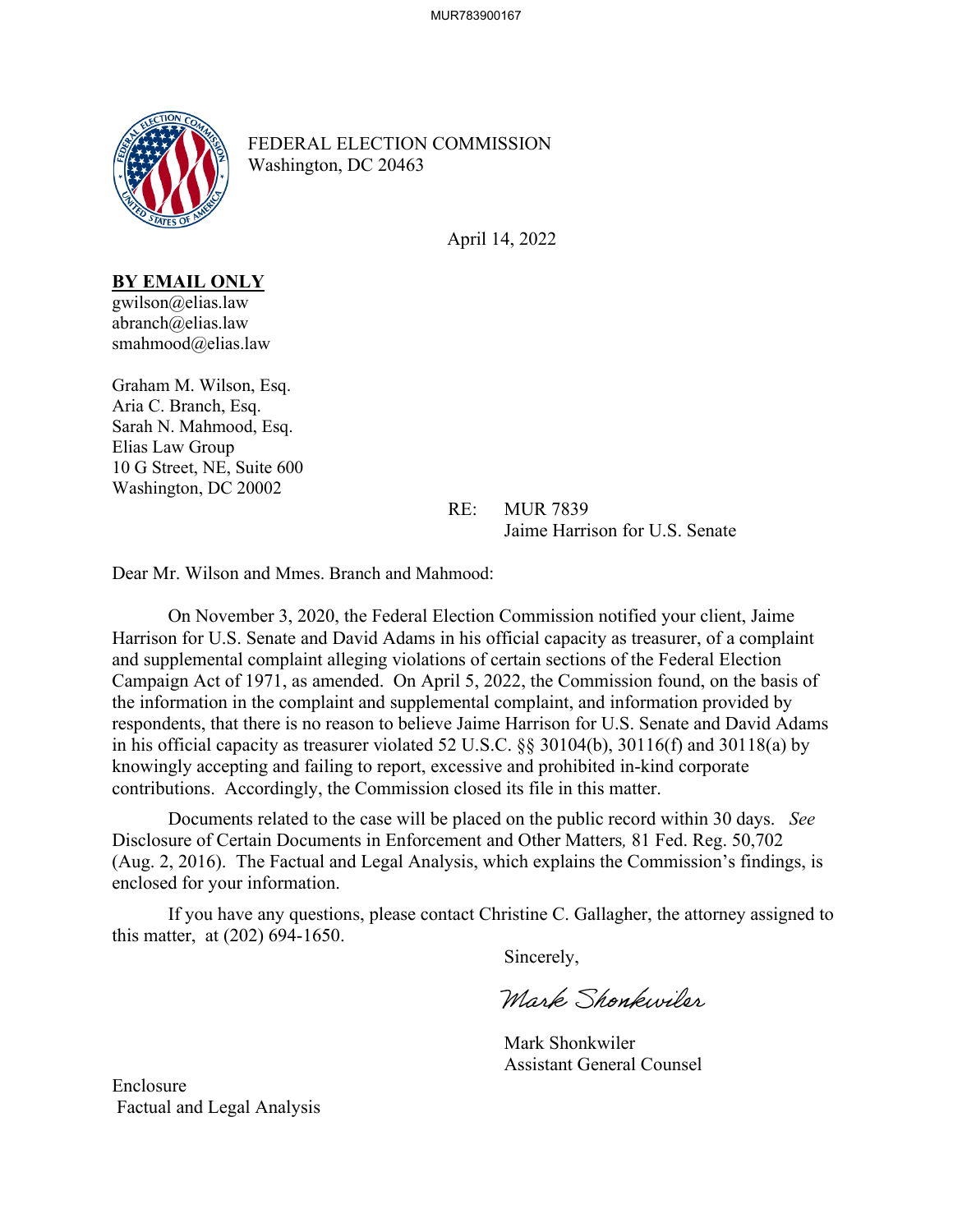## 1 **FEDERAL ELECTION COMMISSION** 2 **FACTUAL AND LEGAL ANALYSIS**

|     | <b>RESPONDENTS:</b> Westerleigh Press, Inc.           | <b>MUR 7839</b> |
|-----|-------------------------------------------------------|-----------------|
| 6   | Big Sky Values (f/k/a Montanans for Bullock           |                 |
|     | and Sue Jackson in her official capacity as treasurer |                 |
| - 8 | Jaime Harrison for U.S. Senate and David Adams        |                 |
|     | in his official capacity as treasurer                 |                 |
| 10  | Northern Leadership PAC (f/k/a Dr. Al Gross for       |                 |
| 11  | U.S. Senate) and Jay Petterson in his official        |                 |
| 12  | capacity as treasurer                                 |                 |
| 13  | Unknown Respondents                                   |                 |
| 14  |                                                       |                 |

### 15 **I. INTRODUCTION**

3 4

16 This matter was generated by a Complaint filed with the Federal Election Commission by 17 Steve Daines for Montana and Lorna Kuney in her official capacity as treasurer and the National 18 Republican Senatorial Committee. The Complaint alleges that Westerleigh Press, Inc., a 19 political print and mail vendor, and unknown Westerleigh Press customers sent anonymous 20 mailings to voters in Montana, Alaska, and South Carolina shortly before the 2020 general 21 election that expressly advocated against the Republican candidates running for Senate in those 22 states. Specifically, the Complaint alleges that the mailings lacked required disclaimers and 23 were not reported as independent expenditures in violation of the Federal Election Campaign Act 24 of 1971, as amended (the "Act"). The Complaint further alleges that the mailings may have been 25 coordinated with the campaigns of the featured candidates' Democratic opponents, Steve 26 Bullock, Al Gross, and Jaime Harrison and, therefore, the mailings were coordinated 27 communications that resulted in excessive, prohibited, and unreported in-kind contributions. 28 Westerleigh Press denies that it paid for the mailings, asserting that it was a paid vendor 29 that acted on behalf of its customers, and that it is not required to ensure that its customers' 30 mailings have disclaimers. Further, Westerleigh Press asserts that the customers who sent the 31 mailings are not federal political committees and thus are not required to include disclaimers,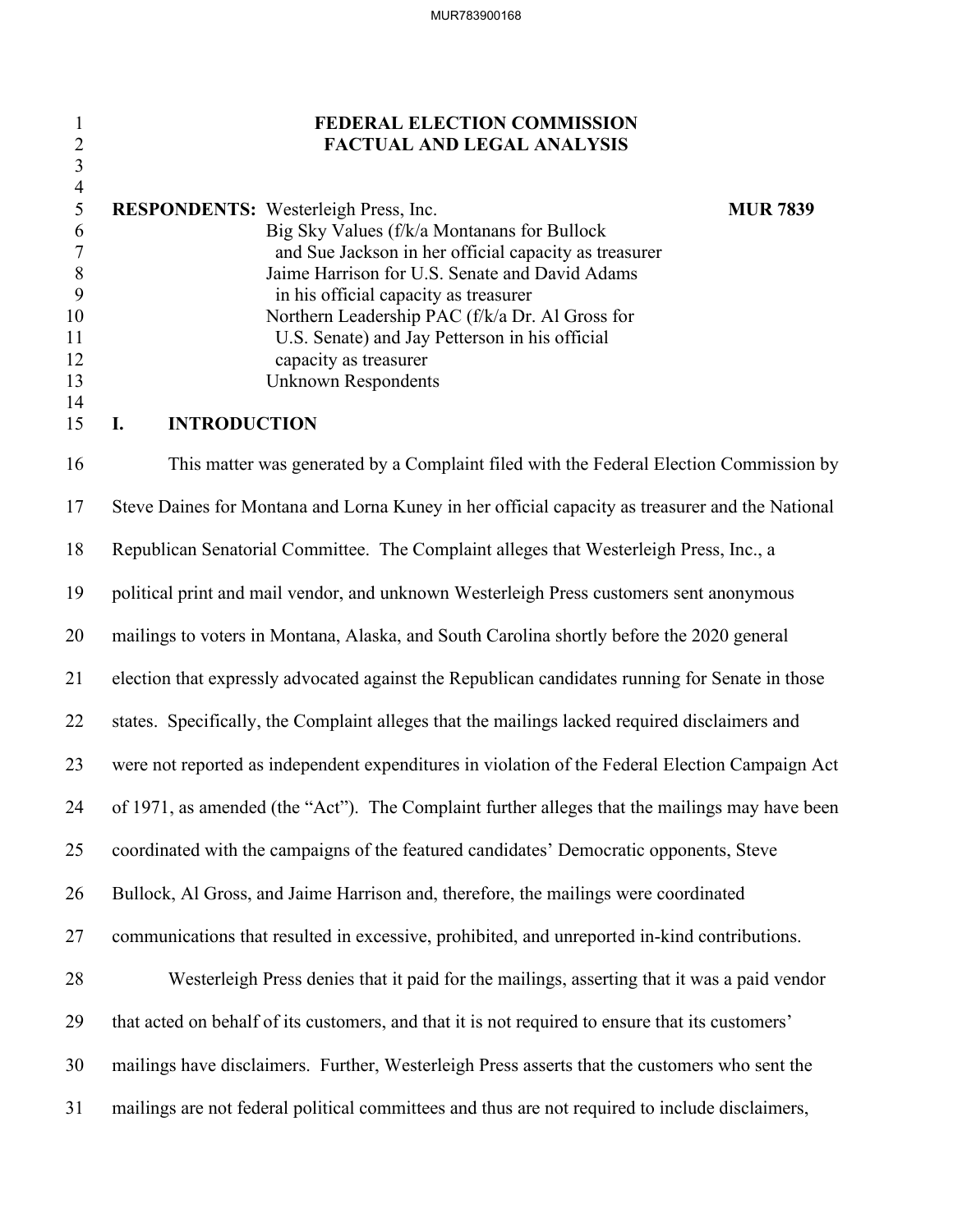### MUR783900169

MUR 7839 (Westerleigh Press, Inc., *et al*.) Factual and Legal Analysis Page 2 of 17

| $\mathbf{1}$   | unless they contained express advocacy or were coordinated communications. Westerleigh Press       |
|----------------|----------------------------------------------------------------------------------------------------|
| $\overline{2}$ | asserts that the mailings do not contain express advocacy and, to the best of its knowledge, its   |
| 3              | customers did not coordinate the mailings with any political committee. Big Sky Values (f/k/a      |
| $\overline{4}$ | Montanans for Bullock) and Sue Jackson in her official capacity as treasurer (the "Bullock         |
| 5              | Committee"), Jaime Harrison for U.S. Senate and David Adams in his official capacity as            |
| 6              | treasurer (the "Harrison Committee"), and Northern Leadership PAC (f/k/a Dr. Al Gross for U.S.     |
| $\tau$         | Senate) and Jay Petterson in his official capacity as treasurer (the "Gross Committee") filed      |
| $8\,$          | separate responses asserting that the allegations are speculative, they had no involvement with    |
| 9              | the mailings, and that they did not coordinate with whomever sent them.                            |
| 10             | As discussed below, while the mailings criticize the incumbent officeholders' purported            |
| 11             | positions on various issues, they do not constitute express advocacy. Based on the information     |
| 12             | from Westerleigh Press that none of the customers who paid for the mailings were federal           |
| 13             | political committees and given the lack of express advocacy, there is no basis to find a violation |
| 14             | of the Act's disclaimer or independent expenditure reporting requirements. Further, there is no    |
| 15             | information suggesting that the mailings were coordinated with any candidate or candidate          |
| 16             | committee, resulting in an in-kind contribution.                                                   |
| 17             | Therefore, the Commission finds no reason to believe that Westerleigh Press and                    |
| 18             | Unknown Respondents violated 52 U.S.C. § 30120 by failing to include required disclaimers.         |
| 19             | The Commission further finds no reason to believe that Westerleigh Press and Unknown               |
| 20             | Respondents violated 52 U.S.C. § 30104(c) by failing to report independent expenditures. In        |
| 21             | addition, the Commission finds no reason to believe that Westerleigh Press and Unknown             |
| 22             | Respondents made, and the Respondent political committees knowingly accepted and failed to         |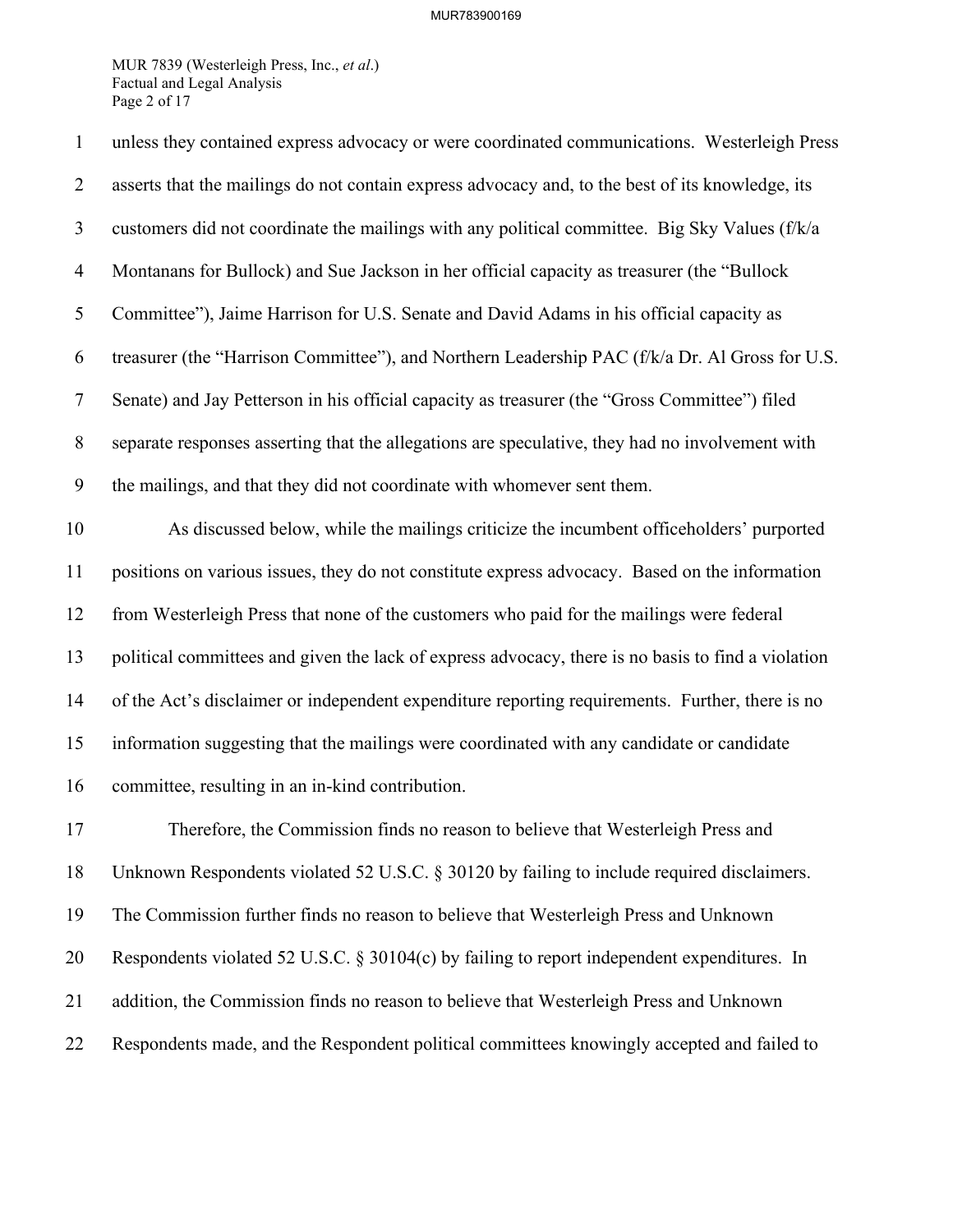MUR 7839 (Westerleigh Press, Inc., *et al*.) Factual and Legal Analysis Page 3 of 17

1 report, excessive and prohibited in-kind corporate contributions, in violation of 52 U.S.C.

2 §§ 30104(b), 30116(a)(1)(A), (f) and 30118(a).

# 3 **II. FACTUAL BACKGROUND**

4 The Complaint attaches copies of five anonymous mailings it asserts were mailed to 5 voters in Montana, Alaska, and South Carolina on or about October 22, 2020, 12 days before the 6 November 2, 2020, general elections for U.S. Senate.<sup>[1](#page-3-0)</sup> The Complaint surmises, given the use of 7 a bulk-mail permit and mail and print vendor, that more than 500 pieces were mailed in each of 8 the three states; the pre-paid postage number on the bulk mail permit indicates that the mailings 9 were each sent by Westerleigh Press.<sup>[2](#page-3-1)</sup> The Complaint states the mailings were a "dirty trick" 10 designed to suppress the vote for the featured Republican Party candidates by making false 11 statements as to their policy positions.<sup>[3](#page-3-2)</sup>

<span id="page-3-0"></span><sup>1</sup> Compl. at 2 (Oct. 27, 2020); Supp. Compl. at 2 (Oct. 28, 2020). Complainants do not explain how they acquired the mailings or dates of the mailings. However, information regarding the locations of some of the mailings appears on the address labels. *See, e.g.*, Compl., Exs. 1, 2 (mailings containing labels addressed to individuals with Montana addresses); Supp. Compl., Ex. 4 (addressee label cut-off); Ex. 5 (addressee label crossed out). *But see id.*, Ex. 6 (no address label).

<span id="page-3-1"></span><sup>2</sup> Compl. at 2; Supp. Compl. at 2.

<span id="page-3-2"></span><sup>3</sup> Supp. Compl. at 2.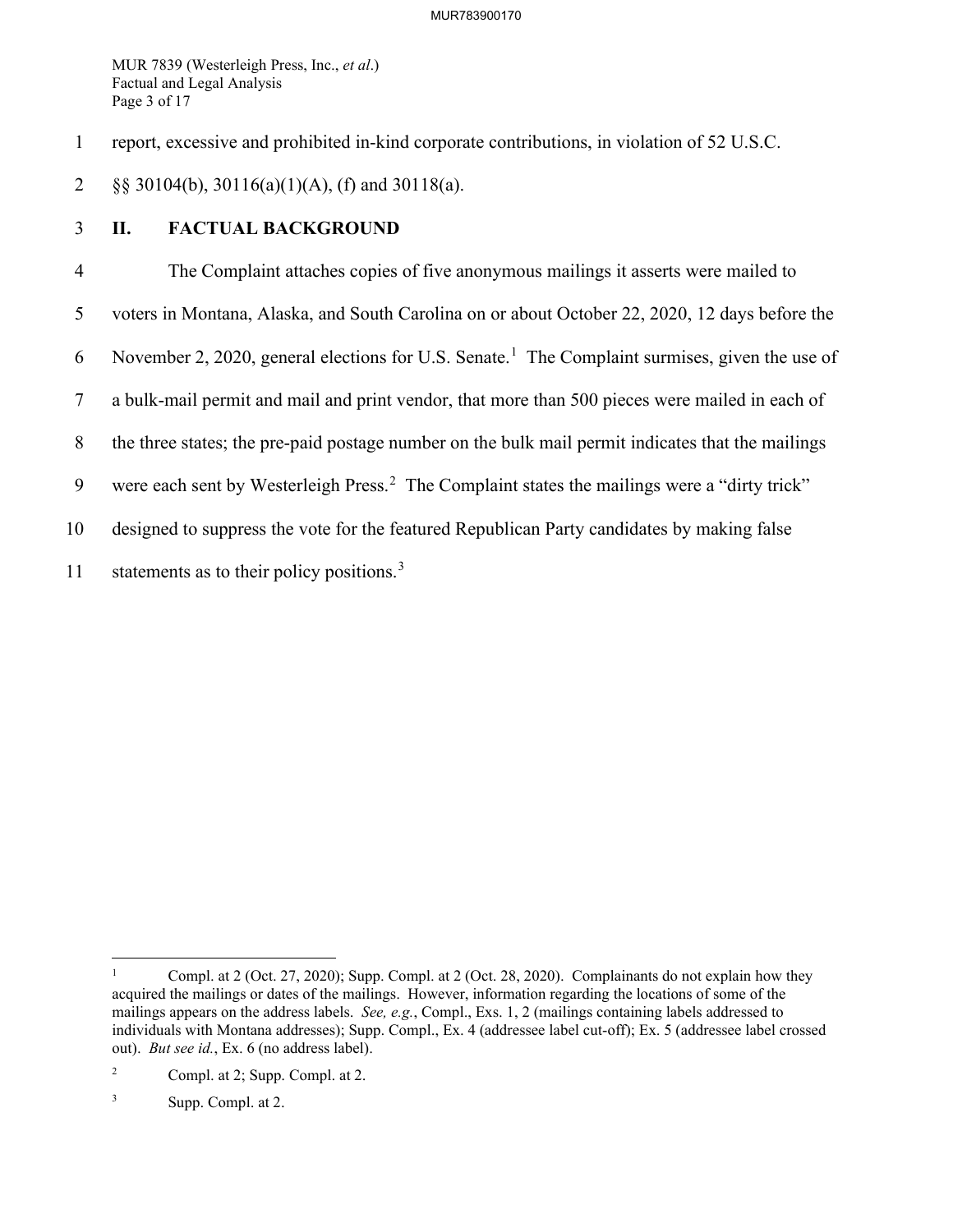MUR 7839 (Westerleigh Press, Inc., *et al*.) Factual and Legal Analysis Page 4 of 17

| <b>Mailing</b> | <b>Featured</b><br>Candidate | <b>Description</b>                                                                                                                                                                                                                                                                                                                                                                                                                                                                                                                                                                                                                                                                                      |
|----------------|------------------------------|---------------------------------------------------------------------------------------------------------------------------------------------------------------------------------------------------------------------------------------------------------------------------------------------------------------------------------------------------------------------------------------------------------------------------------------------------------------------------------------------------------------------------------------------------------------------------------------------------------------------------------------------------------------------------------------------------------|
| 1              | <b>Steve Daines</b>          | The front contains Daines's photograph with a picture<br>of the Capitol in the background, and money floating<br>in air around him. The text states "Steve Daines is on<br>a government spending spree." The back of the mail<br>piece contains a picture of a person with his or her<br>head lying on a desk holding up a sign reading<br>"Help!" with money floating in air, and states: "Call<br>Steve Daines at 202-224-2651 and tell him to stop<br>spending our families into government debt." The<br>mail piece also contains a quote from Fox News, and<br>information about the legislative bill Daines voted<br>for. $4$                                                                     |
| $\overline{2}$ | <b>Steve Daines</b>          | The front contains Daines's photograph with money<br>scattered behind him, and sets forth: "Even before the<br>pandemic Steve Daines voted for over \$2 trillion in<br>new government spending." The back of the mail<br>piece contains a photograph of two adults and one<br>child with a picture of an anvil and \$19,000 printed on<br>it. The text on the back sets forth: "Montana families"<br>are footing the bill for Steve Daines's spending spree"<br>along with information about the related legislative<br>bill. The back contains the same message as the first<br>mailing: "Call Steve Daines at 202-224-2651 and tell<br>him to stop spending our families into government<br>$debt.$ " |

<span id="page-4-0"></span><sup>4</sup> Compl., Ex. 1.

<span id="page-4-1"></span><sup>5</sup> *Id*. at Ex. 2.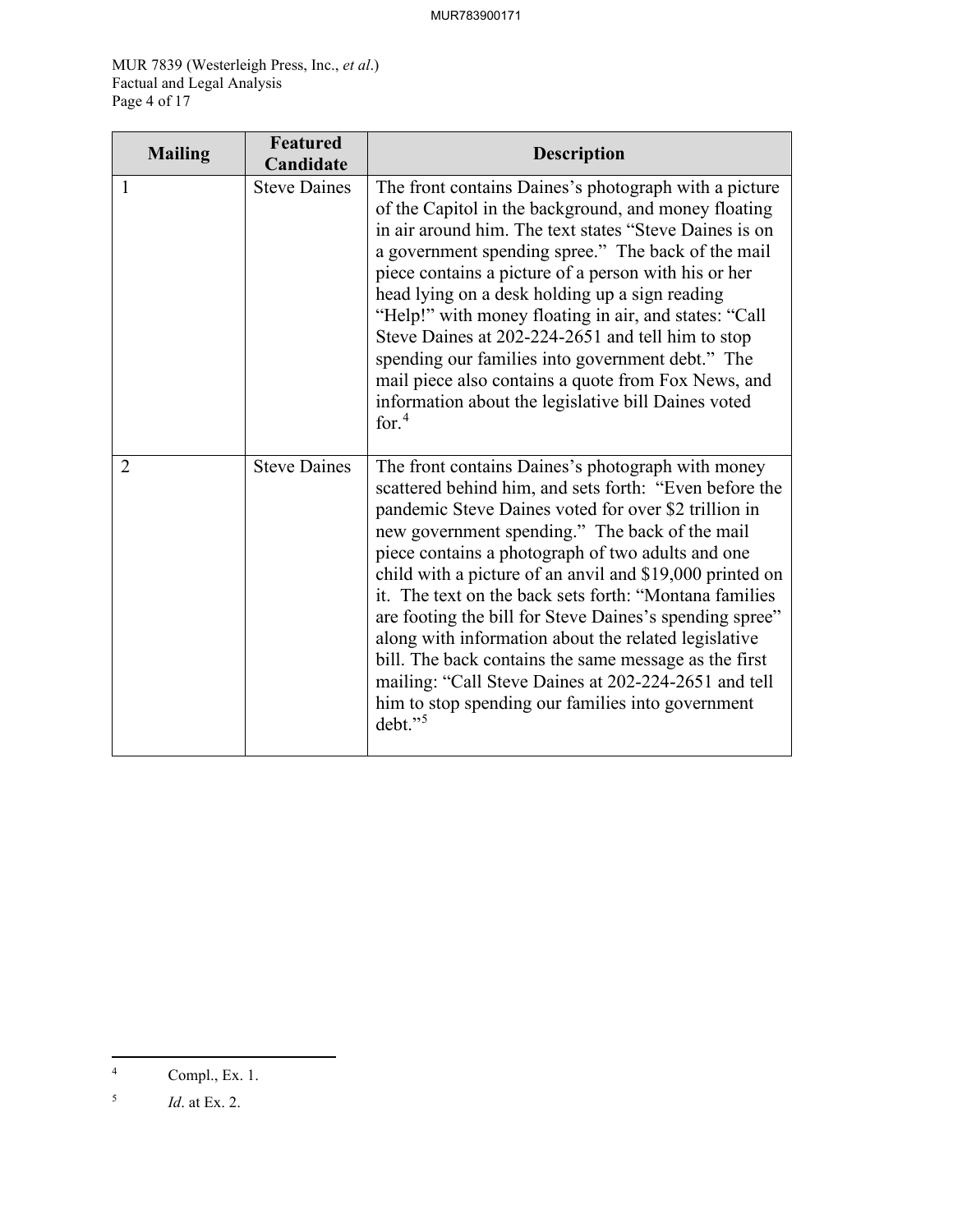| $\overline{3}$ | Dan Sullivan      | The front contains a photograph of Dan Sullivan imposed<br>over a picture of cargo crates painted with the Chinese<br>flag, and sets forth: "Why is Dan Sullivan turning his back<br>on Donald Trump and sticking up for China?" The back<br>discusses Sullivan's position on trade with China, and<br>says "Call Dan Sullivan at 202-224-2651 and tell him to<br>start standing up to China." <sup>6</sup>                                                                                                                                 |
|----------------|-------------------|---------------------------------------------------------------------------------------------------------------------------------------------------------------------------------------------------------------------------------------------------------------------------------------------------------------------------------------------------------------------------------------------------------------------------------------------------------------------------------------------------------------------------------------------|
| 4              | Dan Sullivan      | The images on this mail piece are identical to those of the<br>first mail piece, except a photograph of Dan Sullivan is<br>exchanged for Steve Daines's photograph. The front of<br>the fourth mail piece sets forth "Dan Sullivan is on a<br>government spending spree." The back states: "Call Dan<br>Sullivan at 202-224-3004 and tell him to stop spending<br>our families into government debt." The mail piece also<br>contains a quote from Fox News, and information about<br>the legislative bill Sullivan voted for. <sup>7</sup> |
| 5              | Lindsey<br>Graham | The front depicts various firearms and says "Lindsey<br>Graham wants to let the government round up guns. Will<br>they come for yours?" The back contains a photograph of<br>an adult and a child at a firing range, and a separate<br>photograph of Lindsey Graham. The text on the back<br>discusses legislation regarding gun control which Graham<br>sponsored, along with a quote from The Post and Courier,<br>and sets forth "Call Lindsey Graham at 202-224-5972 and<br>tell him to protect the Second Amendment." <sup>8</sup>     |

1 The Complaint alleges that the mailings should have contained a disclaimer stating who 2 paid for them and whether they were authorized by any candidate or candidate's committee.<sup>[9](#page-5-3)</sup> 3 The Complaint also alleges that the mailings may have been coordinated with the campaigns of 4 the incumbents' opponents and, if so, would therefore constitute prohibited in-kind corporate 5 contributions from Westerleigh Press or unidentified Westerleigh Press customers — depending

<span id="page-5-0"></span><sup>6</sup> Supp. Compl., Ex. 4.

<span id="page-5-1"></span><sup>7</sup> *Id*., Ex. 5.

<span id="page-5-2"></span><sup>8</sup> *Id*., Ex. 6.

<span id="page-5-3"></span><sup>9</sup> Compl. at 2-3; Supp. Compl. at 2-3.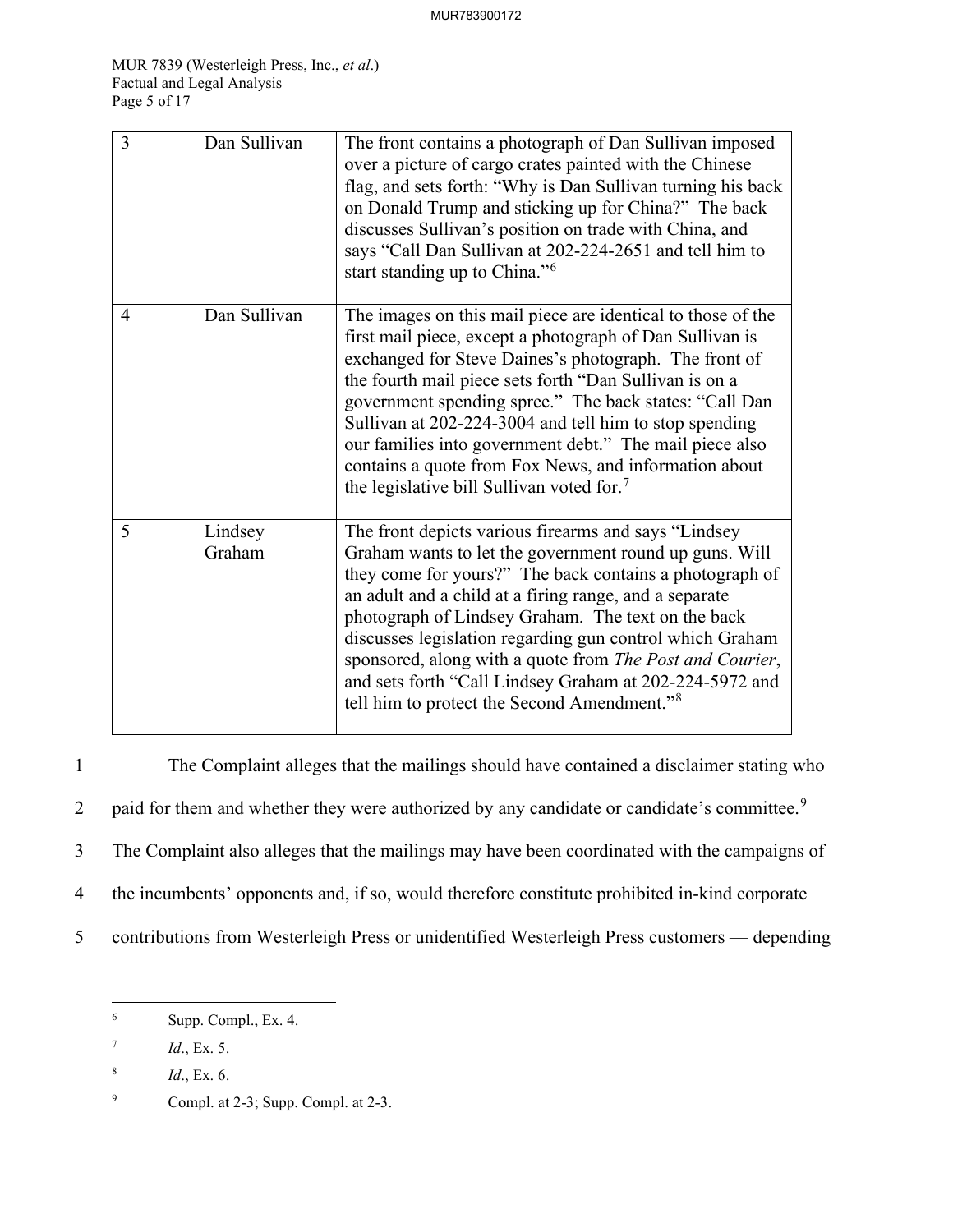MUR 7839 (Westerleigh Press, Inc., *et al*.) Factual and Legal Analysis Page 6 of 17

1 on whether the mailings were paid for by Westerleigh Press or its customers — to the Harrison, 2 Bullock, and Gross Committees.<sup>[10](#page-6-0)</sup> Alternatively, the Complaint alleges that if the mailings were 3 not coordinated, because they contained express advocacy, they were independent expenditures 4 and therefore Westerleigh Press or unidentified Westerleigh Press customers failed to report the 5 independent expenditure within 24 hours.<sup>[11](#page-6-1)</sup> 6 Westerleigh Press acknowledges that it produced and disseminated the mailings but 7 asserts that it did not pay for the mailings but rather was hired as a mail and print vendor by its 8 paying customers, the identities of which it does not reveal.<sup>[12](#page-6-2)</sup> Westerleigh Press submits an 9 affidavit from its President indicating that the customers are not federal political committees.<sup>[13](#page-6-3)</sup> 10 Westerleigh Press asserts that it is a vendor and is not responsible for ensuring that its printing 11 and mailing customers have disclaimers that may be required by the Act.<sup>[14](#page-6-4)</sup> Westerleigh Press 12 further argues, that since the mailings were not communications made by a political committee, 13 they only required disclaimers if they contained express advocacy, but that the mailings did not 14 contain express advocacy.<sup>[15](#page-6-5)</sup> Westerleigh Press further asserts that to its knowledge the mailings 15 were not coordinated with any candidate or party committee.<sup>[16](#page-6-6)</sup>

<span id="page-6-7"></span><span id="page-6-0"></span><sup>&</sup>lt;sup>10</sup> Compl. at 2-3; Supp. Compl. at 3-4. Although Westerleigh Press is a vendor, the Complaint appears to allege that Westerleigh Press may have paid for the mailings separate from or along with its unidentified customers or else was liable for the actions of its customers. *See* Supp. Compl. at 1 ("Westerleigh Press and one or more anonymous Respondents have created, paid for and disseminated false, misleading and anonymous mailers in at least two other states in violation of [the Act].").

<span id="page-6-1"></span><sup>11</sup> Compl. at 3; Supp. Compl. at 4.

<span id="page-6-2"></span><sup>&</sup>lt;sup>12</sup> Westerleigh Press Resp. at 1-2 (Feb. 5, 2021), James Glover, President, Westerleigh Press, Decl. ¶ 2 (Feb. 5, 2021).

<span id="page-6-3"></span><sup>13</sup> Westerleigh Press Resp. at 1, James Glover, President, Westerleigh Press, Decl. at 3 (averring that in January 2021 he "searched the Federal Election Commission political committee on-line database and confirmed the Customers are not on the list of registered political committees").

<span id="page-6-4"></span><sup>14</sup> Westerleigh Press Resp. at 1.

<span id="page-6-5"></span><sup>15</sup> *Id*. at 3-5.

<span id="page-6-6"></span><sup>&</sup>lt;sup>16</sup> *Id.* at 1; James Glover, President, Westerleigh Press, Decl. at 4.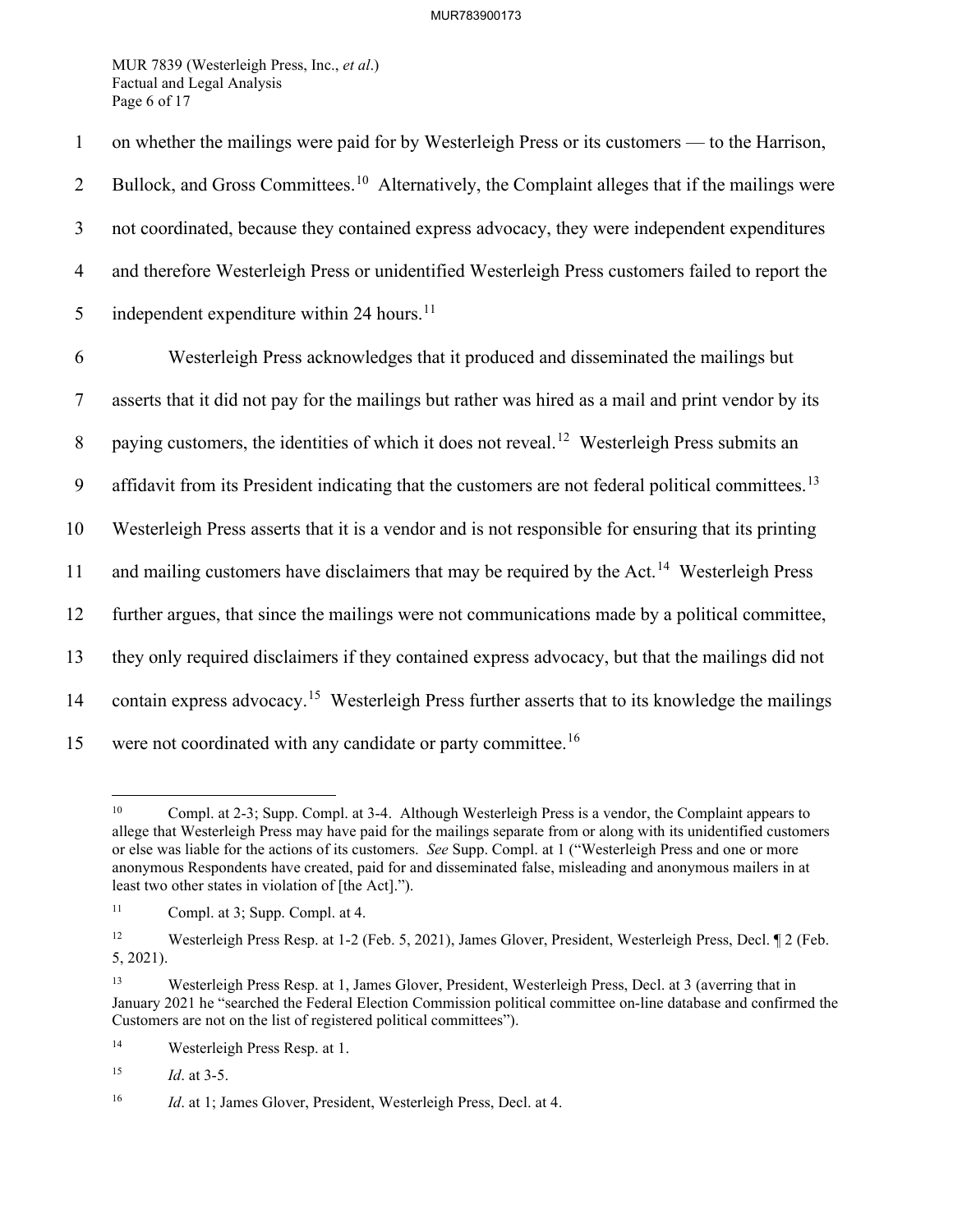MUR 7839 (Westerleigh Press, Inc., *et al*.) Factual and Legal Analysis Page 7 of 17

| $\mathbf{1}$   | The Bullock, Harrison, and Gross Committees filed separate Responses each denying any                                                          |  |  |
|----------------|------------------------------------------------------------------------------------------------------------------------------------------------|--|--|
| $\overline{2}$ | knowledge of the mailings, any involvement with their production or dissemination, and that                                                    |  |  |
| 3              | they paid for or coordinated with anyone regarding the mailings. <sup>17</sup> The Respondent Committees                                       |  |  |
| $\overline{4}$ | further assert that the allegations are speculative because the Complaint provides no evidence to                                              |  |  |
| 5              | suggest that there may have been coordination between the Committees and whoever sent the                                                      |  |  |
| 6              | mailings. <sup>18</sup> The Gross Committee attaches declarations from its treasurer and campaign                                              |  |  |
| $\tau$         | manager, averring that Westerleigh Press is not a vendor of the committee, and that the                                                        |  |  |
| 8              | committee had no involvement in preparing or sending the mailings. <sup>19</sup> Similarly, the Harrison                                       |  |  |
| 9              | Committee asserts that Westerleigh Press is not a vendor for the committee. <sup>20</sup>                                                      |  |  |
| 10             | Ш.<br><b>LEGAL ANALYSIS</b>                                                                                                                    |  |  |
| 11<br>12       | The Commission Finds No Reason to Believe that Westerleigh Press and<br>A.<br>Unknown Respondents Violated the Disclaimer Provision of the Act |  |  |
| 13<br>14       | For political committees, the Act and Commission regulations require that all "public                                                          |  |  |
| 15             | communications" must include a disclaimer. <sup>21</sup> For any other person, the Act and Commission                                          |  |  |
| 16             | regulations require disclaimers on all public communications that expressly advocate the election                                              |  |  |
| 17             | or defeat of a federal candidate or that solicit any contribution, as well as on any "electioneering                                           |  |  |

<span id="page-7-5"></span><span id="page-7-0"></span><sup>17</sup> Bullock Committee Resp. at 1 (Dec. 17, 2020); Harrison Committee Resp. at 1 (Dec. 17, 2020); Gross Committee Resp. at 1-2 (Dec. 4, 2020). On April 21, 2021, Montanans for Bullock converted from a principal campaign committee to a multi-candidate political committee and changed its name to Big Sky Values. Big Sky Values, Statement of Organization (Apr. 21, 2021). The allegations in the Complaint occurred prior to the conversion and name change. On July 22, 2021, Dr. Al Gross for U.S. Senate converted from a principal campaign committee to a multi-candidate political committee and changed its name to Northern Leadership PAC. Northern Leadership PAC, Statement of Organization (July 22, 2021). The allegations in the Complaint occurred prior to the conversion and name change.

<span id="page-7-1"></span><sup>&</sup>lt;sup>18</sup> Bullock Committee Resp. at 1-2; Harrison Committee Resp. at 1-2; Gross Committee Resp. at 1,3.

<span id="page-7-2"></span><sup>19</sup> Gross Committee Resp., Ex. A, Jay Petterson, Treasurer, Decl. ¶¶ 3-6, Ex. B, David Keith, Campaign Manager, Decl. ¶ 5.

<span id="page-7-3"></span><sup>20</sup> Harrison Committee Resp. at 1.

<span id="page-7-4"></span><sup>&</sup>lt;sup>21</sup> 52 U.S.C. § 30120(a); 11 C.F.R. § 110.11(a)(1).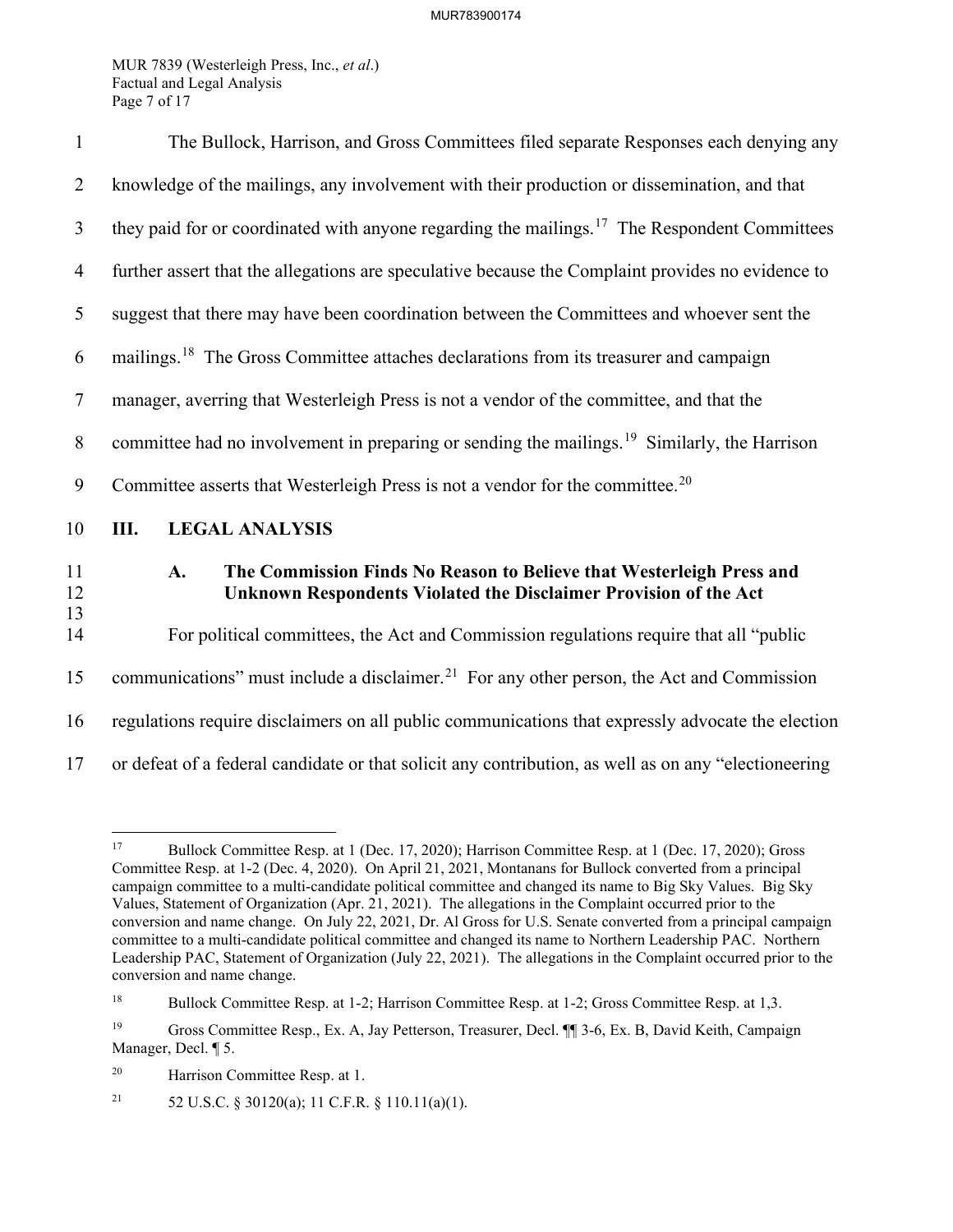MUR 7839 (Westerleigh Press, Inc., *et al*.) Factual and Legal Analysis Page 8 of 17

| $\mathbf{1}$   | communications." <sup>22</sup> Where required, disclaimers must be "presented in a clear and conspicuous      |
|----------------|---------------------------------------------------------------------------------------------------------------|
| $\overline{2}$ | manner, to give the reader, observer, or listener adequate notice of the identity of the person or            |
| 3              | political committee that paid for, and where required, that authorized the communication." <sup>23</sup> If a |
| $\overline{4}$ | communication requiring a disclaimer is not authorized by a candidate or candidate's authorized               |
| 5              | committee, it must clearly state the name and permanent street address, telephone number, or                  |
| 6              | website address of the person who paid for the communication and state that the communication                 |
| $\overline{7}$ | is not authorized by any candidate or candidate's committee. <sup>24</sup>                                    |
| $\, 8$         | The Complaint alleges that the five mailings at issue, described above, should have                           |
| 9              | contained a disclaimer stating who paid for them and whether they were authorized by any                      |
| 10             | candidate or candidate's committee. <sup>25</sup> As explained below, there is no basis to conclude that the  |
| 11             | mailings required a disclaimer.                                                                               |
| 12             | Westerleigh Press states that it did not pay for the mailings but rather sent them on behalf                  |
| 13             | of its customers; the Response provides no details to identify its customers other than to state that         |
| 14             | they are not political committees. <sup>26</sup> Assuming Westerleigh Press's representation is accurate,     |
| 15             | and we have no information to otherwise suggest that its customers were political committees,                 |
| 16             | the mailings would only require disclaimers if they were "public communications" that contained               |
| 17             | express advocacy, or solicited a contribution, or were "electioneering communications." We                    |

<span id="page-8-0"></span><sup>&</sup>lt;sup>22</sup> 52 U.S.C. § 30120(a); 11 C.F.R. § 110.11(a). The term "public communication" includes mass mailings, which in turn are defined as mailings "by United States mail . . . of more than 500 pieces of mail matter of an identical or substantially similar nature within any 30-day period." 52 U.S.C. § 30101(22), (23); 11 C.F.R. §§ 100.26, 100.27.

<span id="page-8-1"></span><sup>&</sup>lt;sup>23</sup> 11 C.F.R. § 110.11(c).

<span id="page-8-2"></span><sup>&</sup>lt;sup>24</sup> *Id.* § 110.11(b)(3).

<span id="page-8-3"></span><sup>&</sup>lt;sup>25</sup> Compl. at 2-3; Supp. Compl. at 2-3.

<span id="page-8-4"></span><sup>&</sup>lt;sup>26</sup> As mentioned above, Westerleigh Press's President avers that in January 2021 he searched the Commission's database to determine if the customer or customers were political committees. *Supra note* [13.](#page-6-7)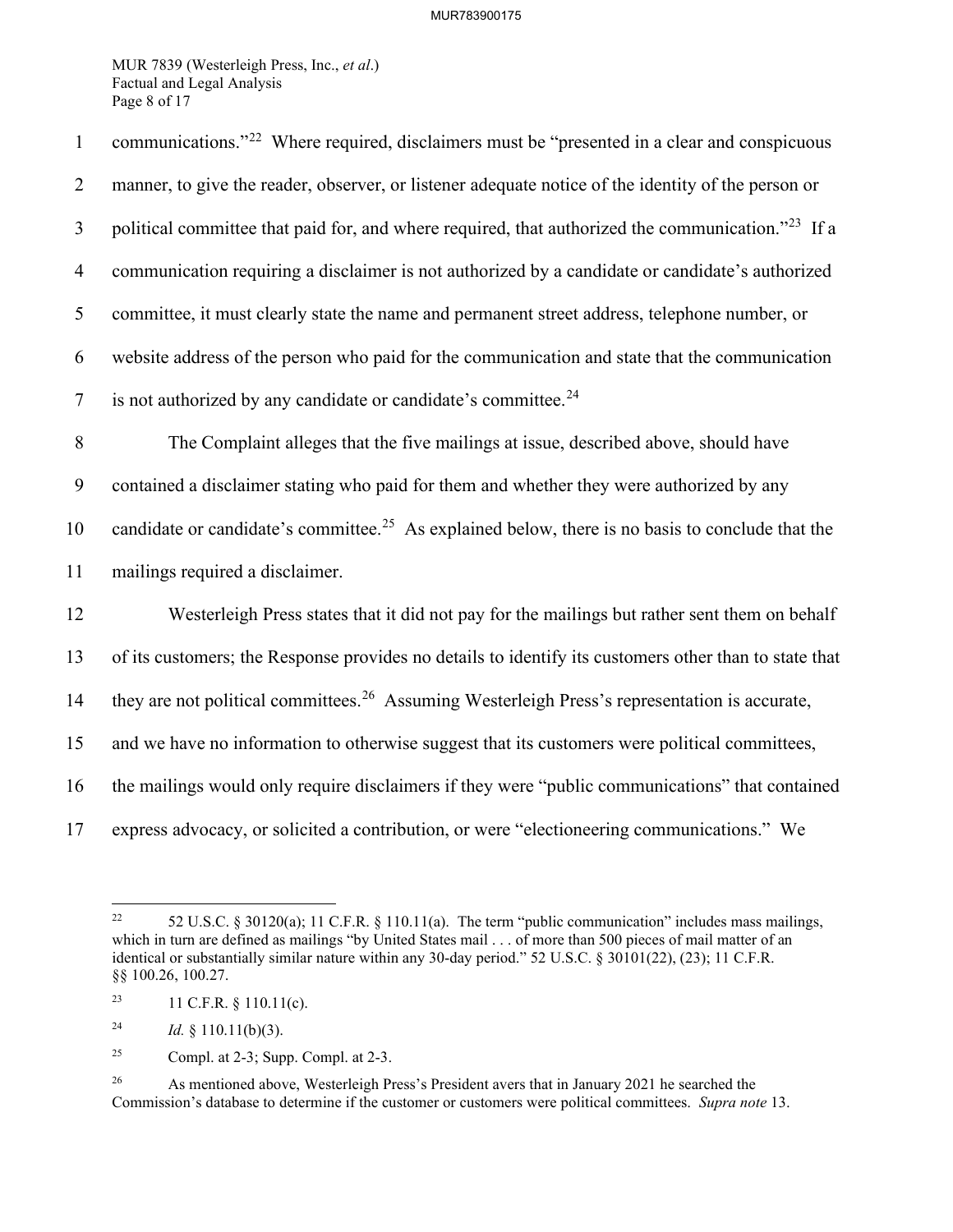MUR 7839 (Westerleigh Press, Inc., *et al*.) Factual and Legal Analysis Page 9 of 17

1 assess that none of these categories appear to be satisfied and thus no disclaimer was required for 2 any of the mailings.

3 At the outset, as printed material, the mailings do not satisfy the meaning of 4 electioneering communications, which includes only broadcast, cable, or satellite 5 communications meeting certain specified requirements.<sup>[27](#page-9-0)</sup> Further, the mailings do not solicit 6 any contribution.<sup>[28](#page-9-1)</sup> Thus, the analysis as to whether disclaimers were required focuses on 7 whether the mailings were public communications that contained express advocacy. 8 As an initial matter, it appears that the mailings may be "public communications" 9 because they were apparently "mass mailings."<sup>[29](#page-9-2)</sup> The Commission regulations define a mass 10 mailing as "a mailing by United States mail or facsimile of more than 500 pieces of mail matter 11 of an identical or substantially similar nature within any [30](#page-9-3)-day period."<sup>30</sup> As indicated by the 12 bulk mail permit appearing on each of the mailings, they were sent through the United States 13 Post Office via a vendor, suggesting that more than 500 pieces of mail were sent.<sup>[31](#page-9-4)</sup> 14 However, although the mailings were likely public communications, it does not appear 15 that they contained express advocacy. Under the Commission's regulations, a communication 16 contains express advocacy when it uses words or phrases which in context can have no other 17 reasonable meaning than to urge the election or defeat of one or more clearly identified 18 candidates.<sup>[32](#page-9-5)</sup> In addition, a communication contains express advocacy if, when taken as a whole

<span id="page-9-0"></span><sup>&</sup>lt;sup>27</sup> 52 U.S.C. § 30104(f)(3) (definition of "electioneering communication"); 11 C.F.R. § 100.29 (same).

<span id="page-9-1"></span><sup>&</sup>lt;sup>28</sup> 11 C.F.R. § 110.11(a)(3) (requiring a disclaimer if the communication solicits any contribution).

<span id="page-9-2"></span><sup>29</sup> *Id.* § 100.26 (definition of "public communication").

<span id="page-9-3"></span><sup>30</sup> *Id.* § 100.27 (definition of "mass mailing").

<span id="page-9-4"></span><sup>31</sup> Compl., Exs. 1, 2; Supp. Compl., Exs. 4, 5, 6.

<span id="page-9-5"></span><sup>32 11</sup> C.F.R. § 100.22(a); *Buckley v. Valeo*, 424 U.S. 1, 44 n.52 (1976); *FEC v. Mass. Citizens for Life*, 479 U.S. 238, 249 (1986).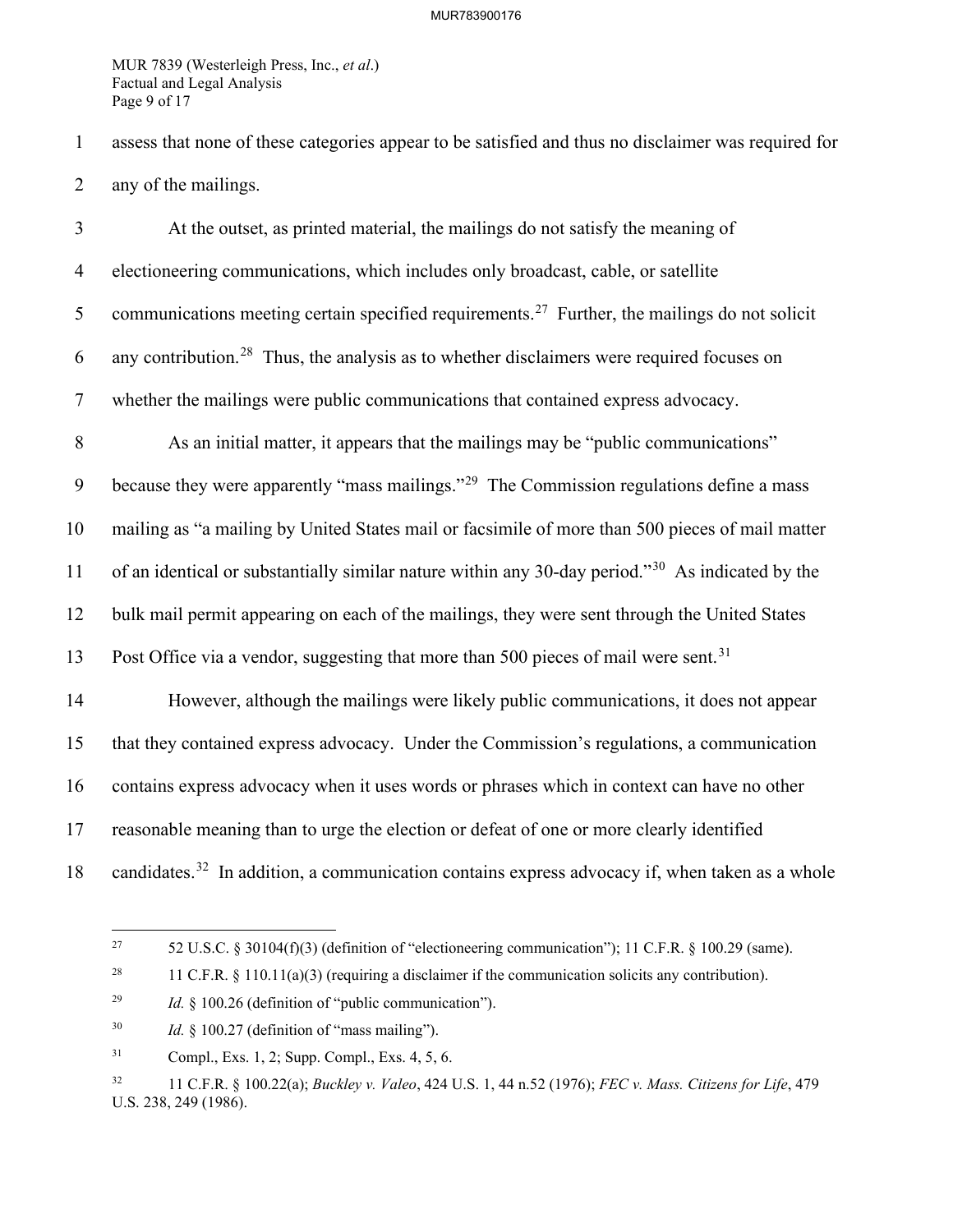MUR 7839 (Westerleigh Press, Inc., *et al*.) Factual and Legal Analysis Page 10 of 17

| $\mathbf{1}$   | and with limited reference to external events, it "could only be interpreted by a reasonable person                                                                                                                      |  |  |
|----------------|--------------------------------------------------------------------------------------------------------------------------------------------------------------------------------------------------------------------------|--|--|
| $\overline{2}$ | as containing advocacy of the election or defeat of one or more clearly identified candidates,"                                                                                                                          |  |  |
| 3              | because it contains an "electoral portion" that is "unmistakable, unambiguous, and suggestive of                                                                                                                         |  |  |
| $\overline{4}$ | only one meaning" and "reasonable minds could not differ as to whether it encourages actions to                                                                                                                          |  |  |
| 5              | elect or defeat one or more clearly identified candidates or encourages some other kind of                                                                                                                               |  |  |
| 6              | action."33                                                                                                                                                                                                               |  |  |
| $\tau$         | Here, the mailings discuss either the candidate's purported position on a policy or                                                                                                                                      |  |  |
| 8              | pending legislation. For instance:                                                                                                                                                                                       |  |  |
| 9              | Mail piece #1: "Steve Daines is on a government spending spree."; $34$<br>$\bullet$                                                                                                                                      |  |  |
| 10<br>11<br>12 | Mail piece #2: "Even before the pandemic Steve Daines voted for over \$2 trillion in new<br>$\bullet$<br>government spending Montana families are footing the bill for Steve Daines's<br>spending spree."; <sup>35</sup> |  |  |
| 13<br>14       | Mail piece #3: "Why is Dan Sullivan turning his back on Donald Trump and sticking up<br>for China?"; $36$                                                                                                                |  |  |
| 15             | Mail piece #4: "Dan Sullivan is on a government spending spree."; $37$                                                                                                                                                   |  |  |
| 16<br>17       | Mail piece #5 "Lindsay Graham wants to let the government round up guns. Will They<br>$\bullet$<br>come for yours?" 38                                                                                                   |  |  |
| 18             | The exhortations in each of these mailings relate to asking the person — each of the                                                                                                                                     |  |  |
| 19             | featured candidates were incumbents — to change their purported policy position:                                                                                                                                         |  |  |

- <span id="page-10-2"></span>35 *Id*., Ex. 2.
- <span id="page-10-3"></span>36 Supp. Compl., Ex. 4.
- <span id="page-10-4"></span>37 *Id*., Ex. 5.
- <span id="page-10-5"></span>38 *Id*., Ex. 6.

<span id="page-10-0"></span><sup>33 11</sup> C.F.R. § 100.22(b).

<span id="page-10-1"></span><sup>34</sup> Compl., Ex. 1.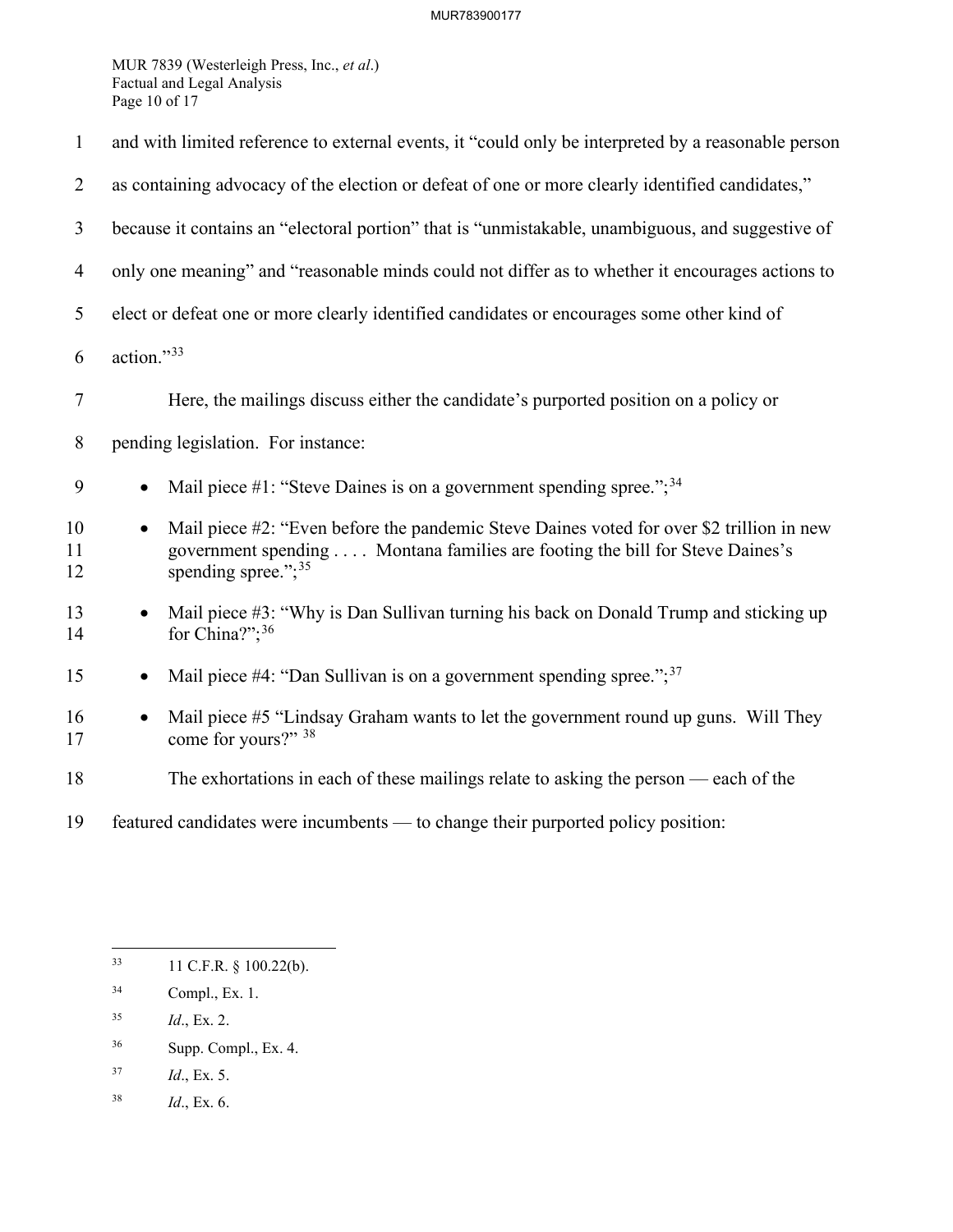#### MUR783900178

MUR 7839 (Westerleigh Press, Inc., *et al*.) Factual and Legal Analysis Page 11 of 17

- 1 Mail piece #1: "Call Steve Daines at 202-224-2651 and tell him to stop spending our 2 families into government debt.";<sup>[39](#page-11-0)</sup>
- 3 Mail piece #2: "Call Steve Daines at 202-224-2651 and tell him to stop spending our 4 families into government debt."; $40$
- 5 Mail piece #3: "Call Dan Sullivan at 202-224-2651 and tell him to start standing up to 6 China."; $41$
- 7 Mail piece #4: "Call Dan Sullivan at 202-224-3004 and tell him to stop spending our 8 families into government debt.";<sup>[42](#page-11-3)</sup>
- 9 Mail piece #5 "Call Lindsey Graham at 202-224-5972 and tell him to protect the Second 10 Amendment." <sup>[43](#page-11-4)</sup>
- 11 Given that each of the exhortations is followed by an incumbent's congressional phone
- 12 number, the "tell him" call to action could be interpreted as a request to call and express
- 13 disapproval of a vote or stance on policy. There is no express exhortation to vote against the
- 14 incumbent. The mailings do not contain any reference to an election or call on the reader to take
- 15 any electoral action. Although the third mailing mentions Donald J. Trump, who was at the time
- 16 a presidential candidate *i.e.*, "Why is Dan Sullivan turning his back on Donald Trump and
- 17 sticking up for China?" Trump was also the President of the United States and this could be
- 18 interpreted as a call to action for Sullivan to align himself with the president's stance on foreign
- 19 policy. Thus, the mail pieces do not contain express advocacy under  $100.22(a)$ .<sup>[44](#page-11-5)</sup>

- <span id="page-11-2"></span>41 Supp. Compl., Ex. 4.
- <span id="page-11-3"></span>42 *Id*., Ex. 5.
- <span id="page-11-4"></span>43 *Id*., Ex. 6.

<span id="page-11-0"></span><sup>39</sup> Compl., Ex. 1.

<span id="page-11-1"></span><sup>40</sup> *Id*., Ex. 2.

<span id="page-11-5"></span><sup>44</sup> *See, e.g.*, Factual and Legal Analysis at 5-6, MUR 6311 (Americans for Prosperity) (finding no reason to believe where ad's exhortation "Tell [a Congressperson we] won't forget" followed by a phone number "could be interpreted as a request to call and express disapproval of the vote"); Advisory Opinion 2012-11 at 6-7 (Free Speech) (finding no express advocacy where an ad encouraged viewers to "call" an incumbent president to voice disapproval of his tax policy).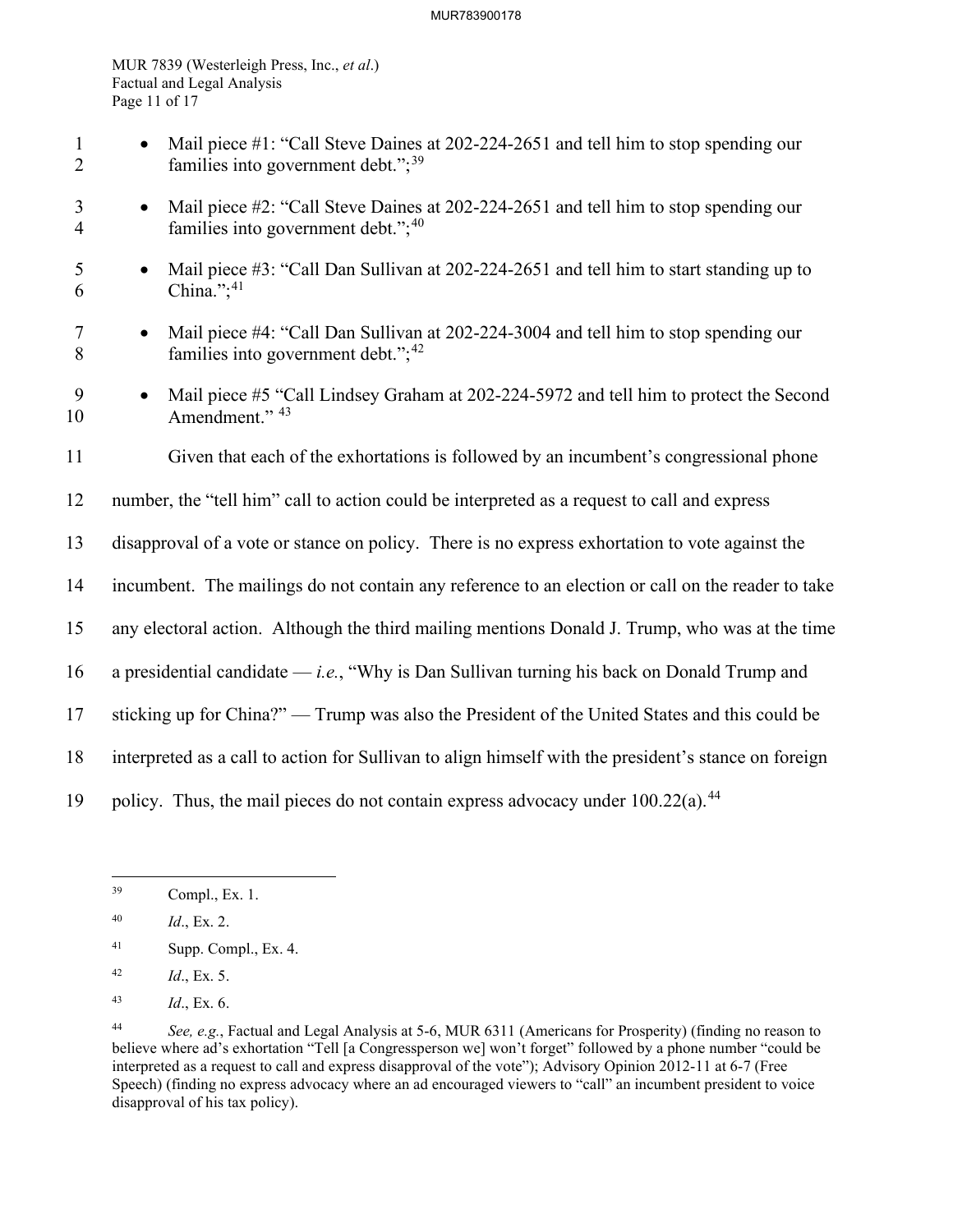MUR 7839 (Westerleigh Press, Inc., *et al*.) Factual and Legal Analysis Page 12 of 17

| $\mathbf{1}$   | In its explanation and justification for section 100.22(b), the Commission stated,                           |
|----------------|--------------------------------------------------------------------------------------------------------------|
| $\overline{2}$ | "communications discussing or commenting on a candidate's character, qualifications or                       |
| 3              | accomplishments are considered express advocacy under new section 100.22(b) if, in context,                  |
| $\overline{4}$ | they can have no other reasonable meaning than to encourage actions to elect or defeat the                   |
| 5              | candidate in question." <sup>45</sup> Here, the mail pieces do not comment on the candidate's character,     |
| 6              | qualifications or accomplishments. Moreover, they do not refer to the incumbents as candidates               |
| $\tau$         | in a federal election and do not mention their political opponents. <sup>46</sup> While the mail pieces were |
| 8              | sent 12 days before the election, the focus of the communications is on the incumbents' stances              |
| 9              | on policy or pending legislation, and the target of the advertisement is a current officeholder with         |
| 10             | the ability to effect change on the policy. Thus, the mail pieces do not constitute express                  |
| 11             | advocacy under 11 C.F.R. § 100.22(b). <sup>47</sup>                                                          |
| 12             | Accordingly, because the mailings were not electioneering communications, did not                            |
| 13             | solicit a contribution, and were not public communications that contained express advocacy, and              |
| 14             | there is no information to suggest that the senders were political committees, there were no                 |
| 15             | obligations for the senders to include disclaimers.                                                          |

<span id="page-12-0"></span><sup>45</sup> Express Advocacy; Independent Expenditures; Corporate and Labor Organization Expenditures, 60 Fed. Reg. 35,292, 35,295 (July 6, 1995).

<span id="page-12-1"></span>Factual & Legal Analysis at 5-6, MUR 5854 (The Lantern Project) (finding no express advocacy where "the overwhelming focus of the communication is on issues and [the officeholder's] policies or positions on those issues" and the communications "lack . . . any electoral directives").

<span id="page-12-2"></span><sup>47</sup> Factual & Legal Analysis at 4-5, MUR 7150 (New Yorkers Together) (finding no reason to believe the respondent violated the disclaimer or independent expenditure reporting requirements of the Act, where the mailing included a candidate's statements on abortion and alleged disregard for women's health, yet did not contain express advocacy because it did not mention the candidate as a federal candidate, did not mention the federal election, and did not exhort recipients to vote for the candidate, and contained an exhortation to vote against a state candidate); Factual & Legal Analysis at 6-8, MUR 6122 (Nat'l Ass'n of Home Builders) (finding no reason to believe respondent made prohibited in-kind contribution because, on the whole, the subject mailing lacked a clear directive to take electoral action and was, therefore, not express advocacy).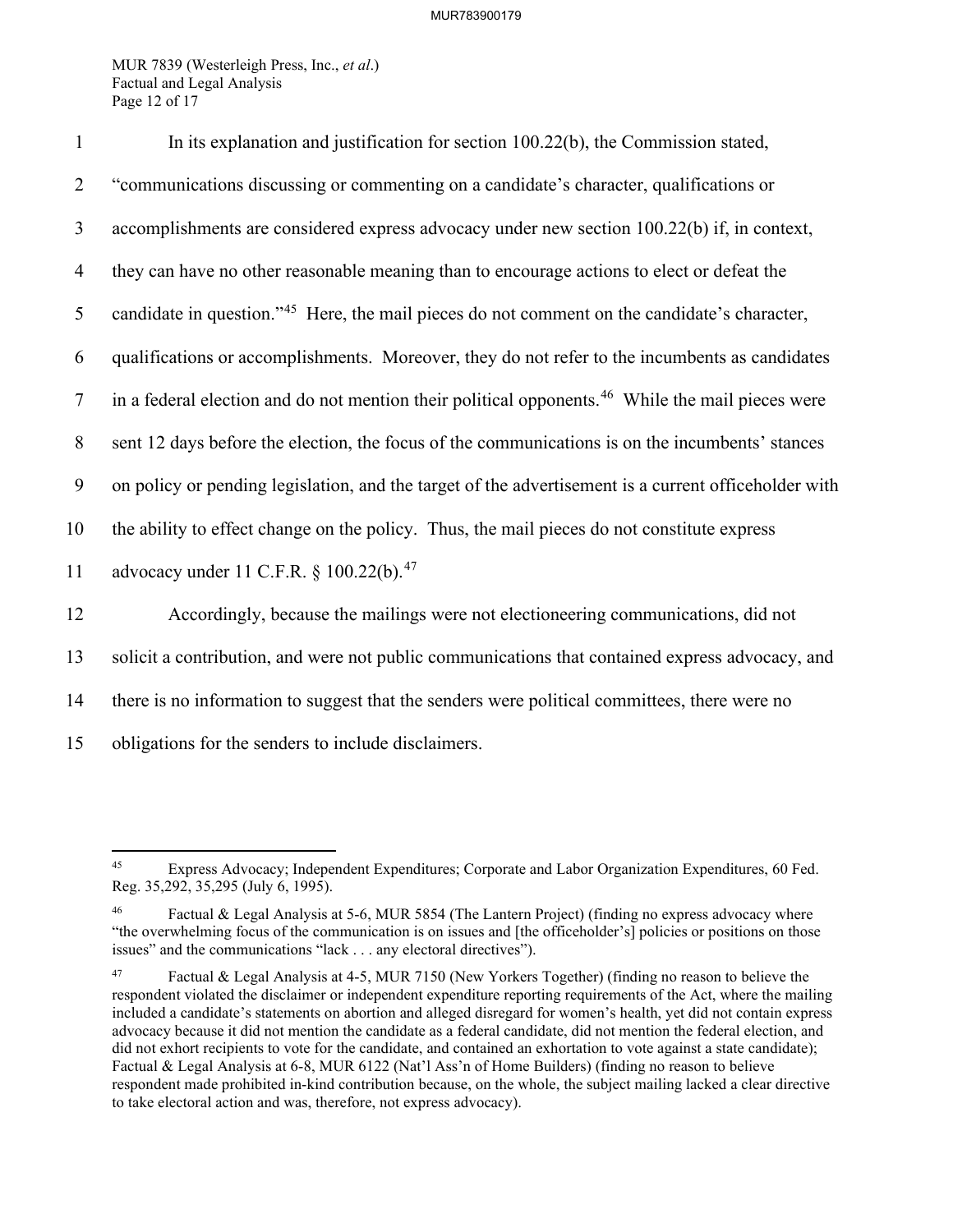MUR 7839 (Westerleigh Press, Inc., *et al*.) Factual and Legal Analysis Page 13 of 17

| $\mathbf{1}$             | Therefore, there is no reason to believe Westerleigh Press, Inc. and Unknown                                                                                                                |
|--------------------------|---------------------------------------------------------------------------------------------------------------------------------------------------------------------------------------------|
| $\overline{2}$           | Respondents violated 52 U.S.C. § 30120 by failing to include required disclaimers. <sup>48</sup>                                                                                            |
| 3<br>$\overline{4}$<br>5 | The Commission Finds No Reason to Believe that Westerleigh Press and<br><b>B.</b><br>Unknown Respondents Violated the Reporting Requirements Relating to<br><b>Independent Expenditures</b> |
| 6                        | The term "independent expenditure" means an expenditure by a person for a                                                                                                                   |
| $\tau$                   | communication that expressly advocates the election or defeat of a clearly identified candidate;                                                                                            |
| $8\phantom{.}$           | and that is not made in cooperation, consultation, or concert with or at the request or suggestion                                                                                          |
| 9                        | of such candidate, his or her authorized political committee, their agents or a political party                                                                                             |
| 10                       | committee or its agents. <sup>49</sup> Persons other than political committees who make independent                                                                                         |
| 11                       | expenditures aggregating more than \$250 in a calendar year must file reports of independent                                                                                                |
| 12                       | expenditures. <sup>50</sup> Political committees and other persons that make or contract to make                                                                                            |
| 13                       | independent expenditures after the 20th day, but more than 24 hours, before an election must                                                                                                |
| 14                       | disclose the activity within 24 hours each time that the expenditures aggregate \$1,000 or                                                                                                  |
| 15                       | more. <sup>51</sup>                                                                                                                                                                         |
| 16                       | The Complaint alleges that Westerleigh Press and/or its unidentified customers, i.e.,                                                                                                       |
| 17                       | whoever paid for the mailings, which were sent 12 day before the election, failed to report                                                                                                 |
| 18                       | independent expenditures within the required 24 hours. <sup>52</sup> Regardless of whether the unidentified                                                                                 |

<span id="page-13-2"></span>50 52 U.S.C. § 30104(c)(1); *see also* 11 C.F.R. §§ 104.4, 109.10(b).

- <span id="page-13-3"></span>51 52 U.S.C. § 30104(g)(1); 11 C.F.R §§ 104.4(c), 109.10(d).
- <span id="page-13-4"></span>52 Compl. at 3; Supp. Compl. at 4.

<span id="page-13-0"></span><sup>48</sup> We note that a vendor is not liable for the disclaimer requirements of its customers. *See* 52 U.S.C. § 30120(a); 11 C.F.R. § 110.11(a); Factual & Legal Analysis at 9, MUR 5158 (Brady Campaign to Prevent Gun Violence) ("[C]ommittees, not vendors, are responsible for ensuring that proper disclaimers appear on communications.") (citing MUR 4759 (Maloof); MUR 4741 (Mary Bono Committee); MUR 3682 (Fox for Congress Committee)).

<span id="page-13-1"></span><sup>49 52</sup> U.S.C. § 30101(17); 11 C.F.R § 100.16.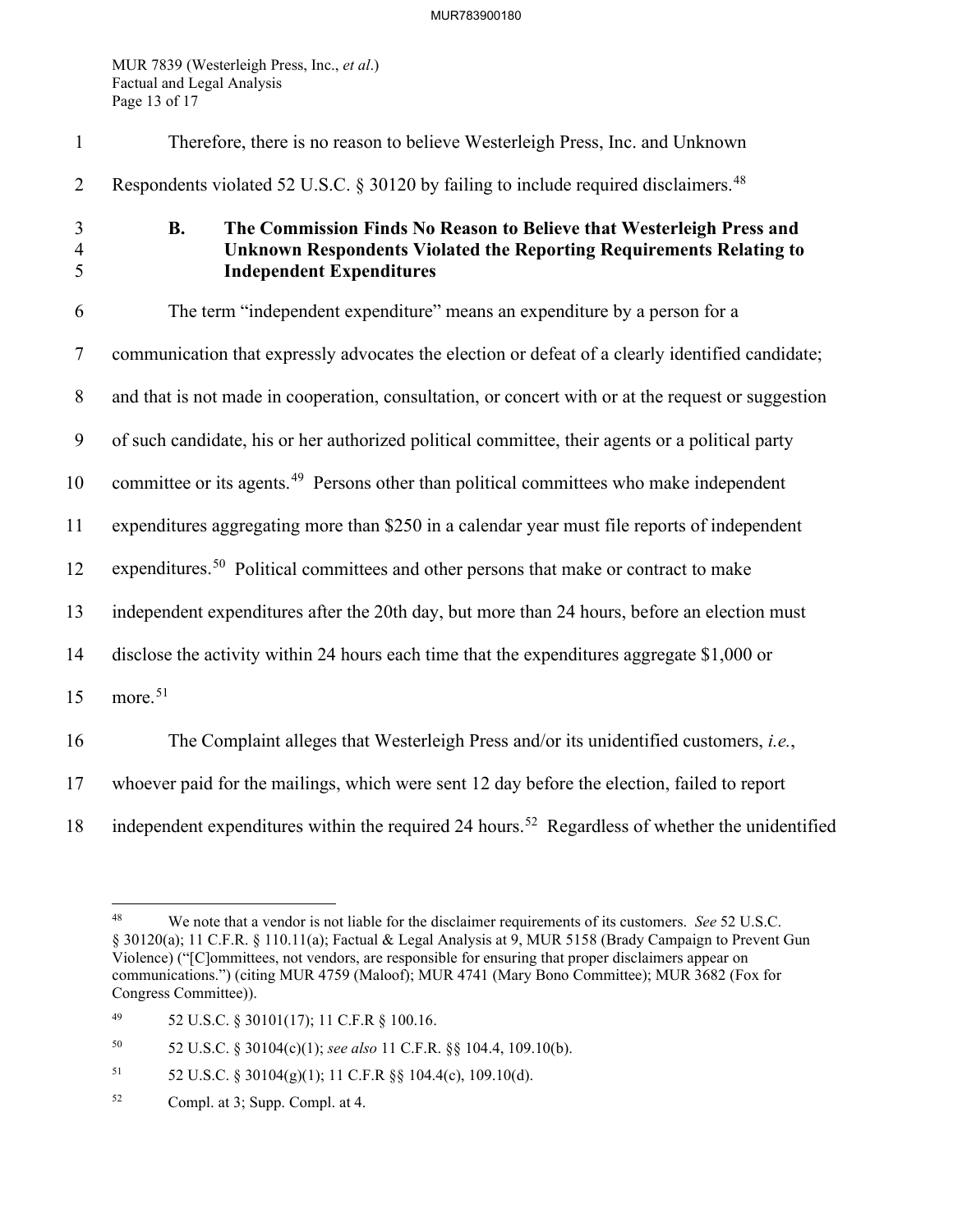MUR 7839 (Westerleigh Press, Inc., *et al*.) Factual and Legal Analysis Page 14 of 17

| $\mathbf{1}$             | Westerleigh Press customers were political committees, under 52 U.S.C. § 30104(g)(1), they                                                                                                                                                                         |
|--------------------------|--------------------------------------------------------------------------------------------------------------------------------------------------------------------------------------------------------------------------------------------------------------------|
| $\overline{2}$           | would still have an obligation to report independent expenditures aggregating in excess of                                                                                                                                                                         |
| $\mathfrak{Z}$           | \$1,000 within 24 hours of the expenditures. The same is true for Westerleigh Press if it were the                                                                                                                                                                 |
| $\overline{4}$           | payor. However, because we conclude that the mailings do not contain express advocacy, <sup>53</sup> they                                                                                                                                                          |
| 5                        | are not independent expenditures and would not be required to be reported as such.                                                                                                                                                                                 |
| 6                        | Therefore, there is no reason to believe Westerleigh Press, Inc. and Unknown                                                                                                                                                                                       |
| $\tau$                   | Respondents violated 52 U.S.C. § 30104(c) by failing to report independent expenditures.                                                                                                                                                                           |
| 8<br>9<br>10<br>11<br>12 | $\mathbf{C}$ .<br>The Commission Finds No Reason to Believe that Westerleigh Press and<br><b>Unknown Respondents Made, and Respondent Committees Knowingly</b><br>Accepted and Failed to Report, Excessive or Prohibited In-Kind Corporate<br><b>Contributions</b> |
| 13                       | Political committees must report their financial activity, including their receipts and                                                                                                                                                                            |
| 14                       | disbursements in accordance with the provisions of the Act and Commission regulations. <sup>54</sup> Each                                                                                                                                                          |
| 15                       | political committee must report the name, mailing address, occupation, and employer of any                                                                                                                                                                         |
| 16                       | individual who contributes more than \$200 to the committee in a calendar year, along with the                                                                                                                                                                     |
| 17                       | amount and date of the individual's contributions. <sup>55</sup> Among other required itemizations, the                                                                                                                                                            |
| 18                       | report must include the identification of each political committee making a contribution to the                                                                                                                                                                    |
| 19                       | reporting committee together with the date and amount of the contribution. <sup>56</sup> Under the Act, a                                                                                                                                                          |
| 20                       | "contribution" includes "any gift, subscription, loan, advance, or deposit of money or anything of                                                                                                                                                                 |
| 21                       | value made by any person for the purpose of influencing any election for Federal office. <sup>57</sup> The                                                                                                                                                         |

<span id="page-14-0"></span><sup>53</sup> Part III[.A.](#page-7-5) 

<span id="page-14-1"></span><sup>54 52</sup> U.S.C. § 30104(b)(2), (4); 11 C.F.R. § 104.3(a), (b).

<span id="page-14-2"></span><sup>55</sup> 52 U.S.C. § 30104(b)(3)(A); 11 C.F.R. § 104.3(a)(4)(i).

<span id="page-14-3"></span><sup>56 52</sup> U.S.C. § 30104(b)(3)(B); 11 C.F.R. § 104.3(a)(4)(ii).

<span id="page-14-4"></span><sup>57 52</sup> U.S.C. § 30101(8)(A); 11 C.F.R. § 100.52.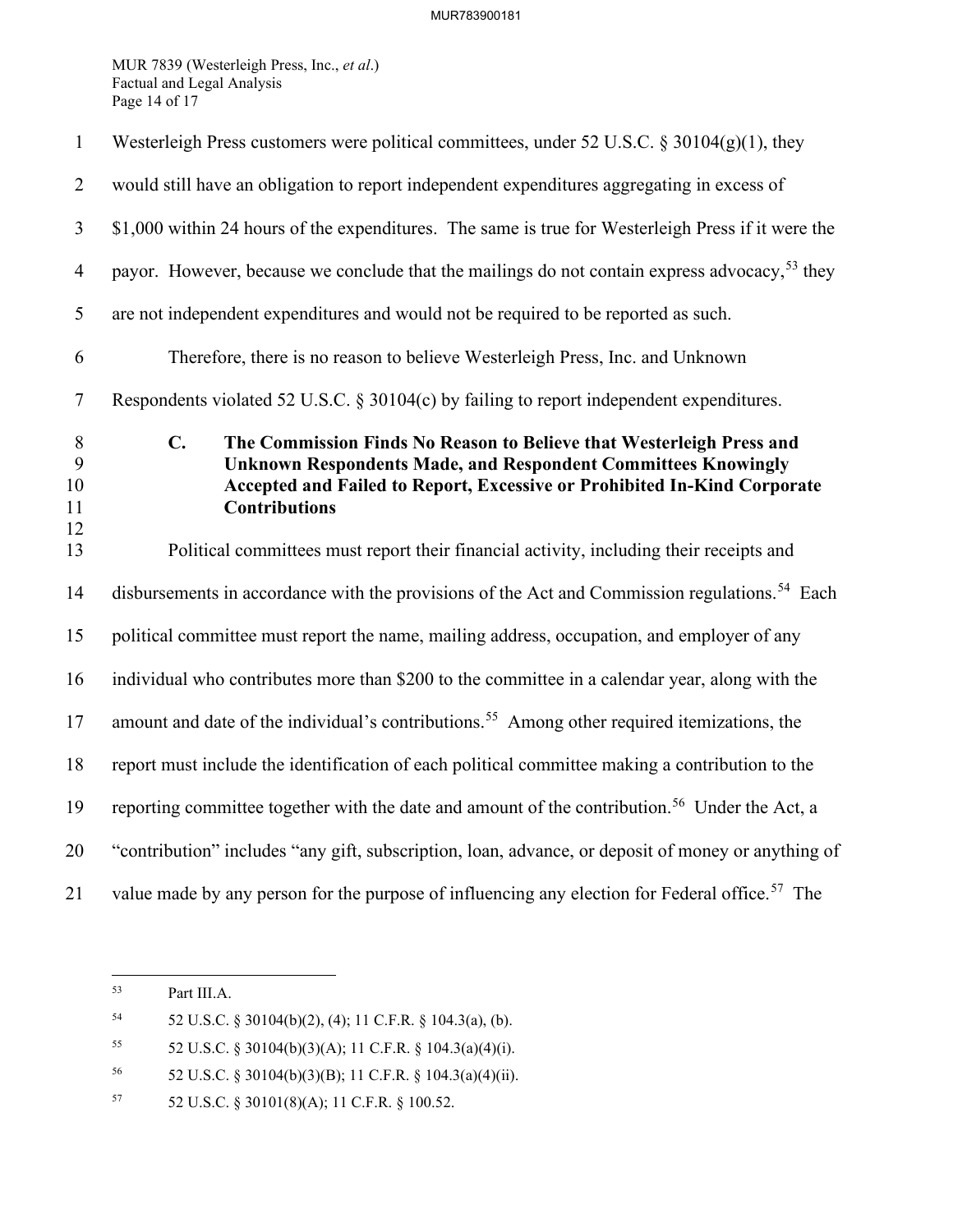MUR 7839 (Westerleigh Press, Inc., *et al*.) Factual and Legal Analysis Page 15 of 17

| $\mathbf{1}$   | term "anything of value" includes "all in-kind contributions." <sup>58</sup> In- kind contributions include |
|----------------|-------------------------------------------------------------------------------------------------------------|
| $\overline{2}$ | "coordinated expenditures," that is, expenditures "made by any person in cooperation,                       |
| $\mathfrak{Z}$ | consultation or in concert, with, or at the request or suggestion of, a candidate, his [or her]             |
| $\overline{4}$ | authorized committees, or their agents." <sup>59</sup> Under Commission regulations, a communication is     |
| 5              | coordinated and treated as an in-kind contribution when it is: (1) paid for by a third-party; (2)           |
| 6              | satisfies one of five content standards; and (3) satisfies one of five conduct standards. <sup>60</sup>     |
| $\tau$         | The Act limits the amount an individual may contribute to a candidate's authorized                          |
| $8\phantom{.}$ | committee per election (\$2,800 during the 2020 election cycle) and limits the amount a candidate           |
| 9              | committee may contribute to another candidate committee per election (\$2,000 during the 2020               |
| 10             | election cycle). <sup>61</sup> Likewise, the Act prohibits any candidate or committee from knowingly        |
| 11             | accepting an excessive contribution. <sup>62</sup> The Act prohibits corporations from making               |
| 12             | contributions to federal candidates, and likewise bars candidates, political committees (other than         |
| 13             | independent expenditure-only political committees and committees with hybrid accounts), and                 |
| 14             | other persons, from knowingly accepting or receiving corporate contributions. <sup>63</sup>                 |
| 15             | The Complaint alleges that Westerleigh Press or Unknown Respondents may have                                |
| 16             | coordinated the mailings with the campaigns of the incumbents' opponents. <sup>64</sup> However, as         |

<span id="page-15-1"></span>59 52 U.S.C. § 30116(a)(7)(B); 11 C.F.R. § 109.20.

<span id="page-15-4"></span>62 52 U.S.C. § 30116(f), *see also* 11 C.F.R. § 110.9.

<span id="page-15-5"></span>63 52 U.S.C. § 30118(a); 11 C.F.R. § 114.2(a), (d).

<span id="page-15-0"></span><sup>58 11</sup> C.F.R. § 100.52(d).

<span id="page-15-2"></span><sup>60 11</sup> C.F.R. § 109.21(a).

<span id="page-15-3"></span><sup>61 52</sup> U.S.C. § 30116(a)(1)(A); *see also* 11 C.F.R. § 110.1(b); Price Index Adjustments for Contribution and Expenditure Limitations and Lobbyist Bundling Disclosure Threshold, 84 Fed. Reg. 2,504, 2,505 (Feb. 7, 2019) (adjusting certain limitations for the 2019-2020 election cycle).

<span id="page-15-6"></span><sup>64</sup> Compl. at 2-3; Supp. Compl. at 3-4.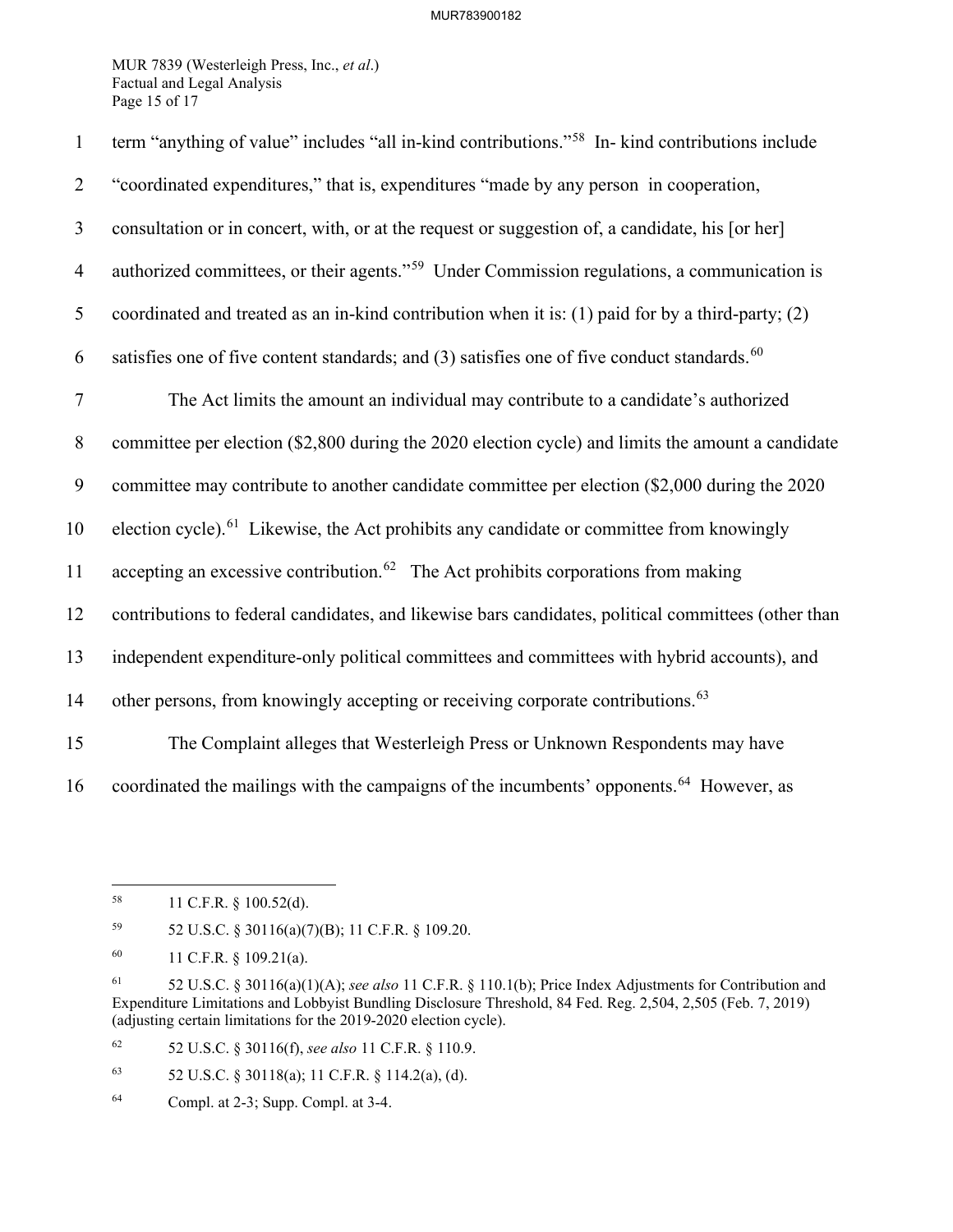MUR 7839 (Westerleigh Press, Inc., *et al*.) Factual and Legal Analysis Page 16 of 17

1 explained below, the Commission's three-prong coordinated communication regulation<sup>[65](#page-16-0)</sup> does 2 not appear to be satisfied.

There is no information satisfying the conduct prong,  $66$  *i.e.*, there is nothing to suggest 4 that Westerleigh Press or its unidentified customers coordinated with the Harrison, Gross, or 5 Bullock Committees. In support of its coordination allegation, the Complaint points to 6 Westerleigh Press's website on which it "describes itself as having specialty knowledge and 7 information about 'political printing' and that 'Westerleigh Press is the nationwide leader in 8 union political print and mail,' and identifies several Democratic candidates as clients."<sup>[67](#page-16-2)</sup> 9 According to the Complaint, "Westerleigh Press, as an experienced 'political printer,' is well 10 aware of the requirements of federal law regarding the inclusion of disclaimers and information 11 as to the source of payment for political mailings about federal candidates and campaigns. 12 Westerleigh Press has conspired with unknown Democratic operatives and/or committees to 13 violate federal law  $\ldots$  .  $\frac{1568}{156}$  $\frac{1568}{156}$  $\frac{1568}{156}$ 14 The Complaint does not provide any specific factual support for its general allegations 15 that the mail pieces were made at the request or suggestion of the Respondent Committees, or 16 that they had substantial discussion in or material involvement in the creation, production, or 17 distribution of the mail pieces. Further, although we do not know the identities of the 18 anonymous senders, the Respondent Committees all deny that they coordinated with anyone

<span id="page-16-0"></span>19 about the mailings, and the response from the Gross Committee included a sworn declaration

<sup>65 11</sup> C.F.R. § 109.21.

<span id="page-16-1"></span><sup>66 11</sup> C.F.R.  $\S$  109.21(a)(3), (d).

<span id="page-16-2"></span><sup>67</sup> Compl. at 1 (citing *Political Printing. Your premier union printer for all your campaign resources,* Westerleigh Press, Inc., [https://wpprinting.com/political-printing/,](https://wpprinting.com/political-printing/) (last visited Dec. 29, 2021)).

<span id="page-16-3"></span><sup>68</sup> *Id*. at 1.